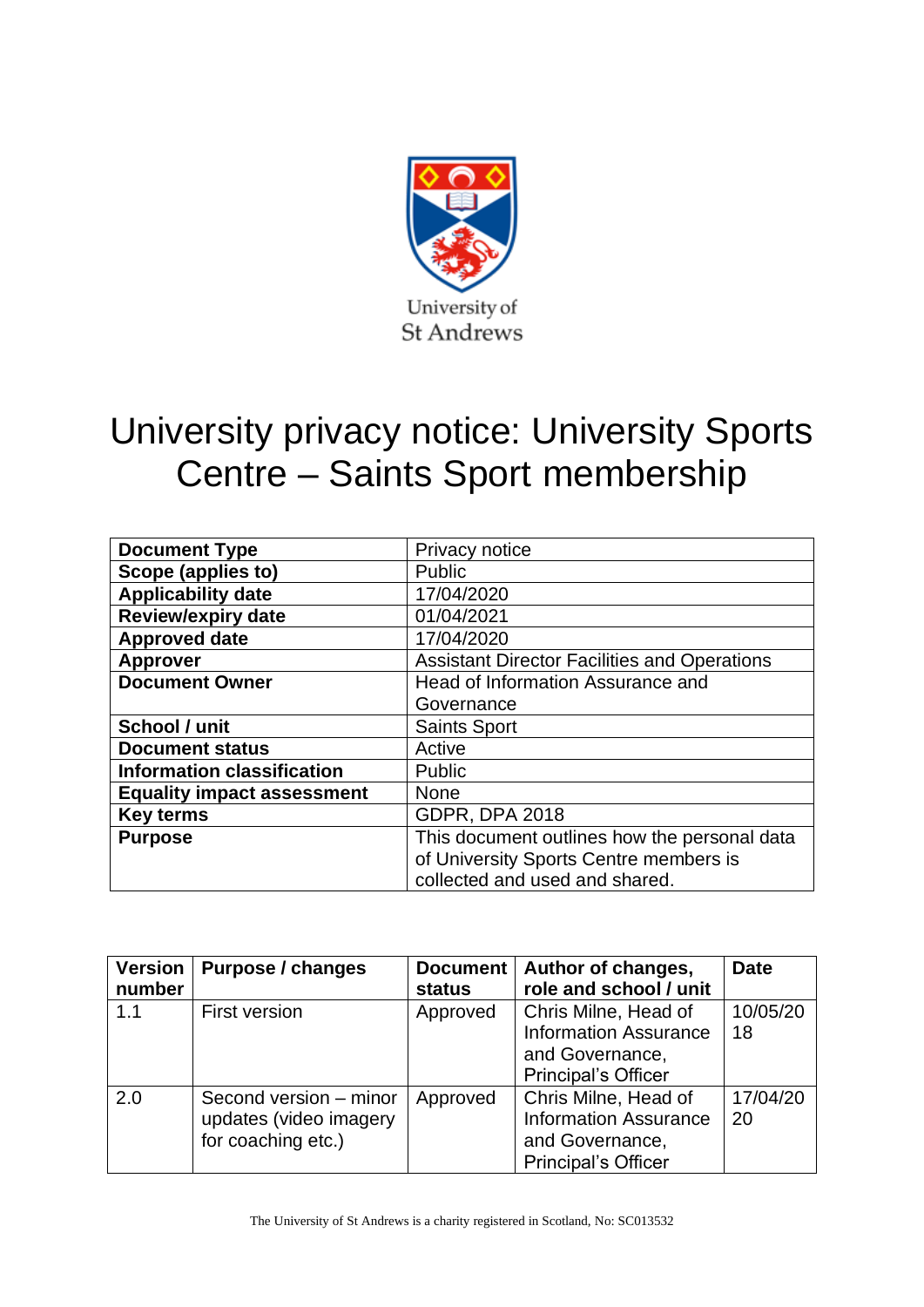



## **1. How the University will make use of your personal data**

The University is required to inform you how personal data collected by you will be used and to provide other information, including details of with whom personal data may be shared and your rights.

#### **2. The identity and the contact details of the controller**

University of St Andrews, College Gate, North Street, St Andrews, KY16 9AJ, Fife, Scotland, UK. The University is a charity registered in Scotland, No SC013532.

#### **3. The contact details of the University Data Protection Officer**

Mr Christopher Milne, Head of Information Assurance and Governance, Email [dataprot@st-andrews.ac.uk](mailto:dataprot@st-andrews.ac.uk)

#### **4. The purposes for which the University will make use of personal data**

## 4.1. Administering your Saints Sport Membership

Your personal data is used by the Saints Sport to set-up and administer your Saints Sport membership; which will involve creating a member record. The personal data, which will be collected from you will include: your name; date of birth and preferred contact details and photograph.

#### 4.2. Providing you with services

Your details will be used to prepare for and to provide you with services from the University Sports Centre i.e. to take and manage bookings. Staff from Saints Sport may use your contact details to advise if changes to any prior booking arrangements are required.

#### 4.3. Advising you of services

Saints Sport may contact you to advise you of services and facilities that you may be interested in. If you do not wish to be advised of services or facilities, please advise staff at the Sports Centre and arrangements will be made so that no similar communication with you will take place, until such times as you choose otherwise.

#### **CCTV**

The University Sports Centre uses CCTV cameras, for the protection of University property and resources, to provide a safe environment and for the purposes of crime prevention and detection. Saints Sport may review CCTV footage to understand whether individuals have upheld conditions of membership and other rules/regulations that may apply to them, when using the facilities.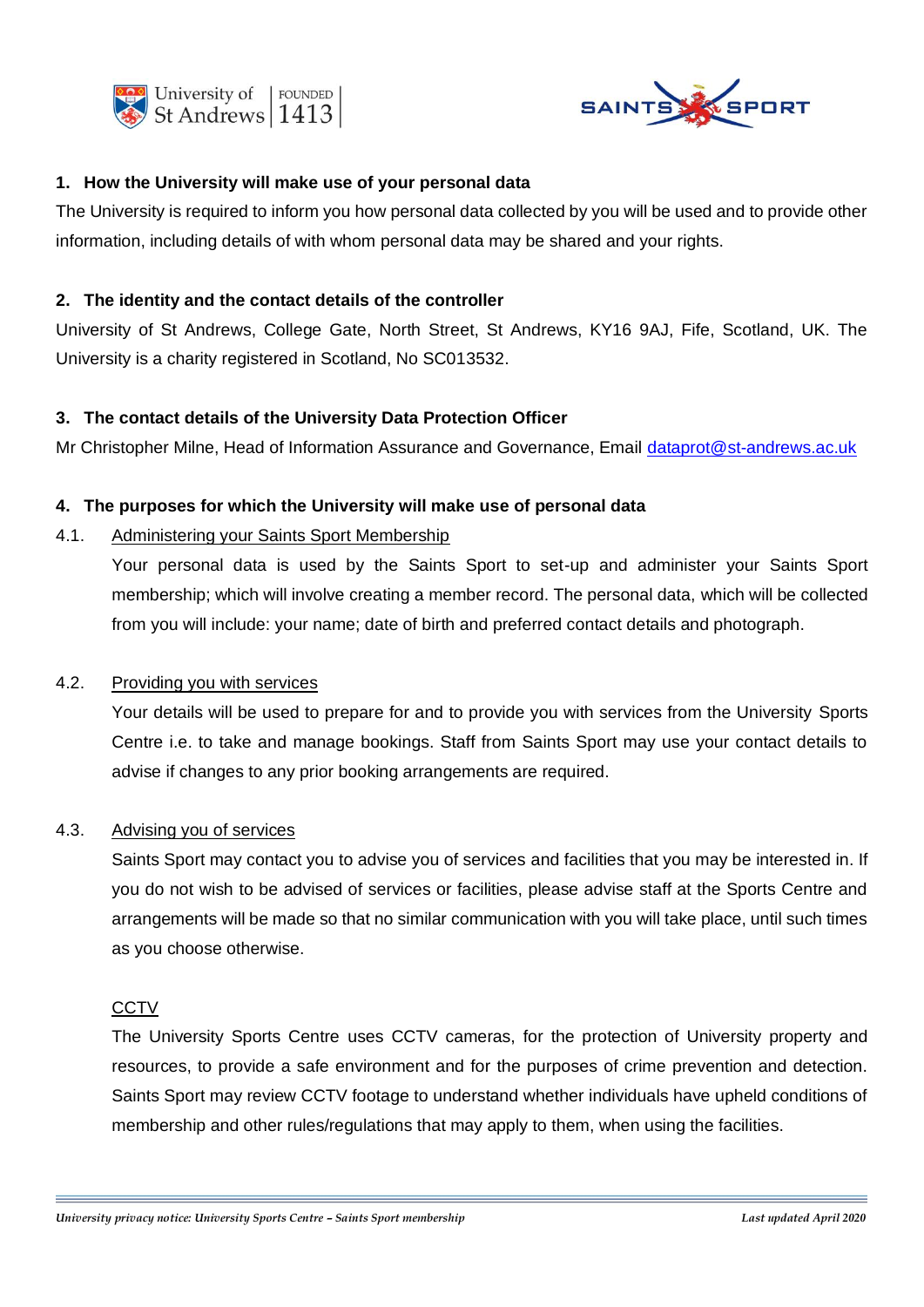



Additionally, recording facilities may be used by Saints Sport, where a Team or individual member has requested audio recordings to be taken for coaching and/or sports analysis and developmental purposes.

The University will retain customer/booking data for a period of 6 years, after which time records will be destroyed. CCTV footage will be destroyed (overwritten) after 30 days. Comment: CCTV will be deleted, video footage for performance analysis won't be*.*

## 4.4 Improving our services

If you provide the University with feedback about your experiences of the Sports Centre, we will use that information to improve our services.

# **5. The legal bases for processing personal data**

Your personal data will be used to service the contract between members of the Saints Sport or for preparation for entry into a contract. The University makes use of CCTV footage for protecting resources and safety purposes under its public task. Contract is the lawful basis used where use of CCTV footage is made to understand whether conditions of membership have/have not been breached; and to provide video imagery where members/teams have request such for coaching/sports development purposes.

## **6. Who personal data may be shared with**

| Disclosure to for the purposes of                                               | <b>Details</b>              |  |
|---------------------------------------------------------------------------------|-----------------------------|--|
| University staff and or agents/suppliers of the University; to provide you with | Booking details.            |  |
| services and facilities through Saints Sport.                                   |                             |  |
| Sports Clubs affiliated to the University Athletics Union.                      | Membership and contact      |  |
|                                                                                 | details, to support club    |  |
|                                                                                 | memberships.                |  |
|                                                                                 | Video recordings/imagery    |  |
|                                                                                 | under prior arrangement for |  |
|                                                                                 | coaching/sports analysis.   |  |

# **7. The period for which personal data will be stored, or if that is not possible, the criteria used to determine that period**

The University will retain customer/booking data for a period of 6 years, after which time records will be destroyed. CCTV footage will be destroyed (overwritten) after 30 days.

**8. Rights available to individuals**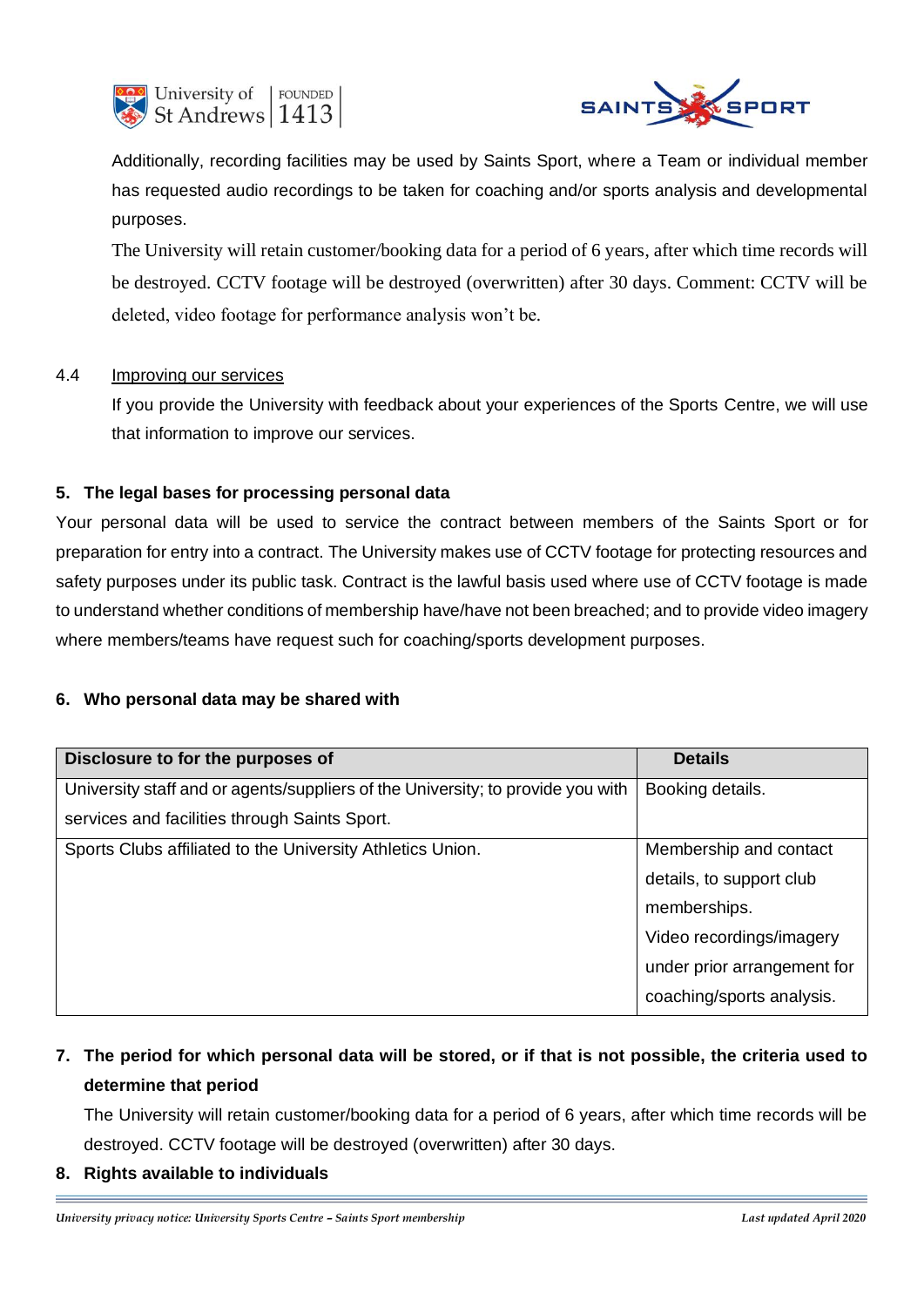



European and UK data protection legislation provides individuals with a number of rights regarding the management of their personal data, in relation to guests making use of University accommodation your rights are:

- The right of access to your personal data, commonly referred to as a subject access request, which involves the following being carried out within a calendar month:
	- o Confirmation that personal data is being processed.
	- $\circ$  Access being given to your personal data (provision of a copy), unless an exemption(s) applies; and
	- o The provision of supplementary information e.g. an explanation of how your personal data is processed and who this is shared with.
- The right to rectification, which may involve:
	- $\circ$  The University working to correct any inaccuracies in personal data or to address any omissions, which may require personal data to be annotated to acknowledge that this is incomplete.
- The right to erasure (the deletion of personal data, in specific circumstances), which is commonly referred to as the right to be forgotten, which may involve:
	- o The University destroying specific personal data. However, that right does not extend to guest registration records, as the University is required by law to collect and retain those details.
- The right to restrict processing, which may involve:
	- $\circ$  The University agreeing to stop making use of your personal data where those data are contested, in terms of accuracy.
- The right to data portability, which may involve:
	- $\circ$  The University providing you with a copy of elements of your personal data that exist in machine readable form that you have given to the University.
- The right to object. Individuals have the right to object to the University making use of contact details for direct marketing – in such circumstances the use of personal data must stop when an objection is received.

These rights have to be met by the University and any other organisation that takes decisions about how or why your personal data is used. Details on how to access those rights are available from the University website, or you can contact [dataprot@st-andrews.ac.uk.](mailto:dataprot@st-andrews.ac.uk)

# **9. Where the University asks for your consent to make use of personal data**

Saints Sport may ask you for your permission to be contacted in the future, via any contact details you have provided to: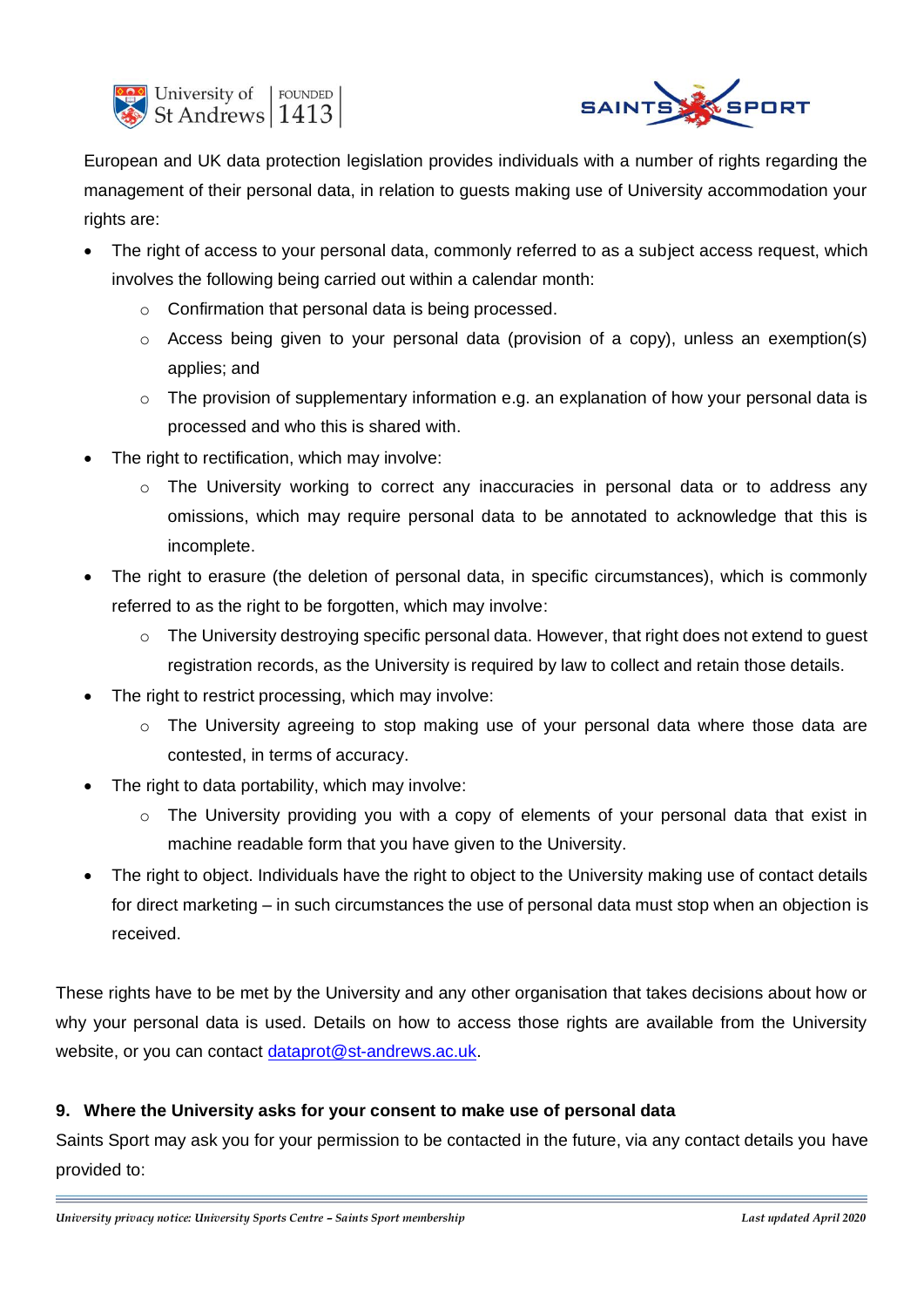



- Provide you with details of services and offers where you receive communications about such you can opt to stop receiving those at any time, please contact Saints Sport; and
- Ask you about your experiences as a member of Saints Sport, a user of the facilities provided by or through the University Sports Centre to help us improve the quality of our services and the experience of all Saints Sports Members.

Consent is optional. Individuals are under no compulsion to provide their consent, and where consent is provided, you will have the right to withdraw consent at any time, from which point the University's use of your personal data will stop.

## **10. The right to lodge a complaint with a supervisory authority**

If you believe that the University has not made use of your personal data, in line with the requirements of the law, you have the right to raise this first with the University (please contact the University DPO a[t dataprot@st](mailto:dataprot@st-andrews.ac.uk)[andrews.ac.uk\)](mailto:dataprot@st-andrews.ac.uk) and then with the regulator i.e. the UK Information Commissioner Office's ("the ICO").

Details on how to contact the ICO are available online, at:

• <https://ico.org.uk/global/contact-us/>

# **11. Contractual requirement to provide personal data and the consequence where no personal data are provided**

In order to secure services from the University Sports Centre, as a member of Saints Sport, you must provide details about you and your preferred contact details in order to become a registered member.

# **12. Revision of the Privacy Notice**

This Privacy Notice will be reviewed at regular intervals. The review period will be approved by the University and recorded on the accompanying coversheet. Any significant change to relevant legislation, University policy or procedures primarily concerned with the protection of personal data may trigger an earlier review.

## **13. Availability**

This Privacy Notice will be published on the University website.

Should a copy of this Privacy Notice be required in another form, including orally i.e. an audio recording, please contact [dataprot@st-andrews.ac.uk.](mailto:dataprot@st-andrews.ac.uk)